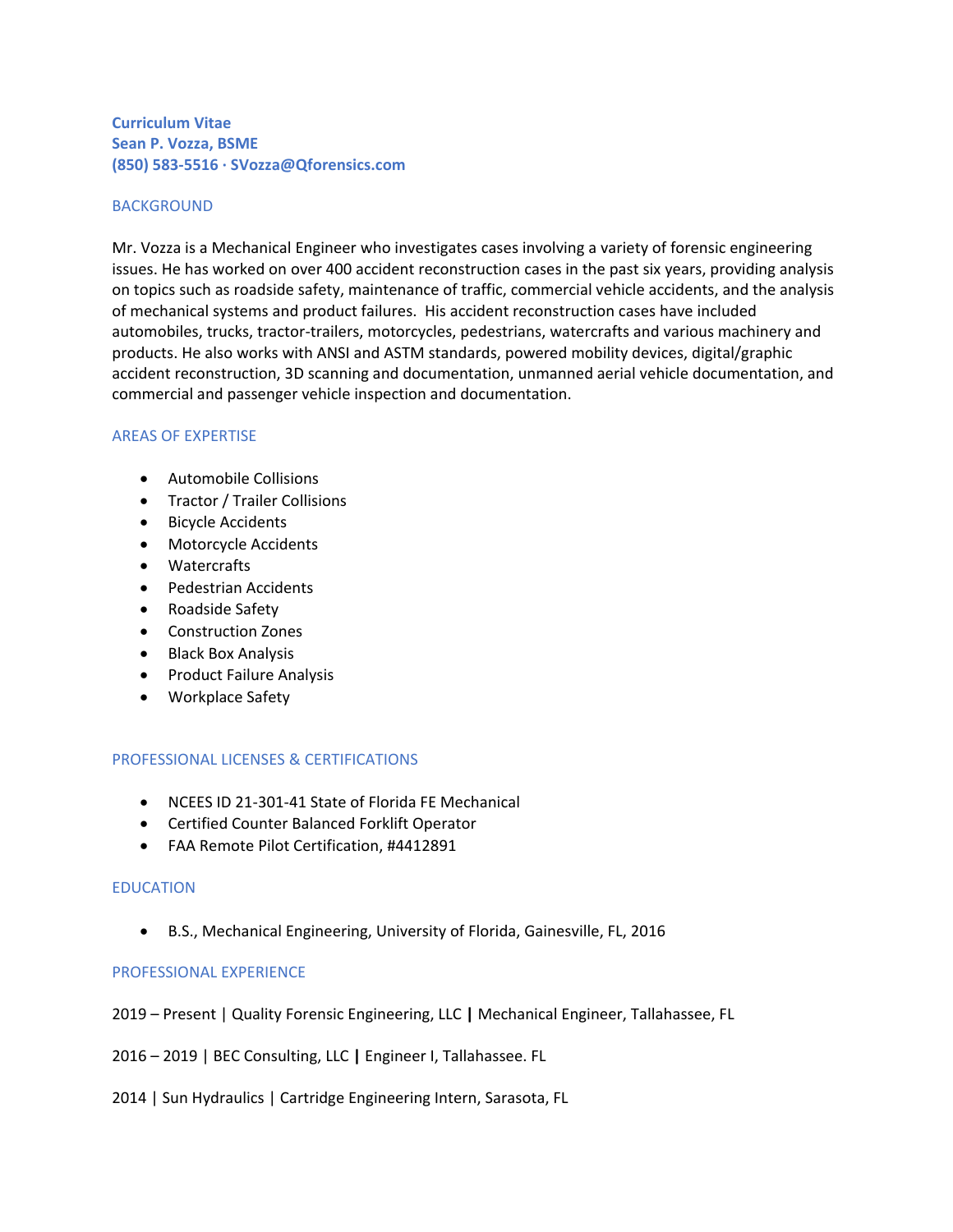Curriculum Vitae of Sean P. Vozza, BSME Page 2 of 3

# NOTABLE PROJECTS

Forensic Engineering – Mr. Vozza has managed a large number of forensic engineering projects, including the following specific subjects and issues:

- Passenger vehicle accident reconstruction
- Tractor-trailer accident reconstruction
- Motorcycle accident reconstruction
- Maintenance of Traffic analysis
- Construction zone accidents
- Maintenance of traffic related accidents
- Product failure and design analysis
- Product failure testing
- Accident Video Analysis
- Bicycle accident reconstruction
- Watercraft accident reconstruction
- Mechanical lift failure and design analysis
- Powered mobility device incident analysis
- Structural analysis of passenger containment systems
- Vehicle dynamics
- Workplace incidents
- Restraint system and evidence analysis
- UAV aerial mapping and analysis
- 3D scan data collection and analysis

#### PROFESSIONAL ASSOCIATIONS

- American Society of Mechanical Engineers (ASME)
- National Association of Professional Accident Reconstruction Specialists (NAPARS)

#### HONORS AND AWARDS

• Bachelor of Science in Mechanical Engineering Cum Laude Honors

#### COURSEWORK/CONTINUING EDUCATION

July 2021 | "Photogrammetry Training" by Pat Weber, Quality Forensic Engineering, Tallahassee, FL

April 2021 | "Operator Safety Training - Sit-down Counter Balance Forklifts" Ring Power Lift Trucks, Jacksonville, FL

July 2020 | "Tractor-Trailer Inspection Training" by Chris Yates Quality Forensic Engineering, Tallahassee, FL

November 2018 | "Traffic Crash Reconstruction 2", Northwestern University Center for Public Safety, Evanston, IL